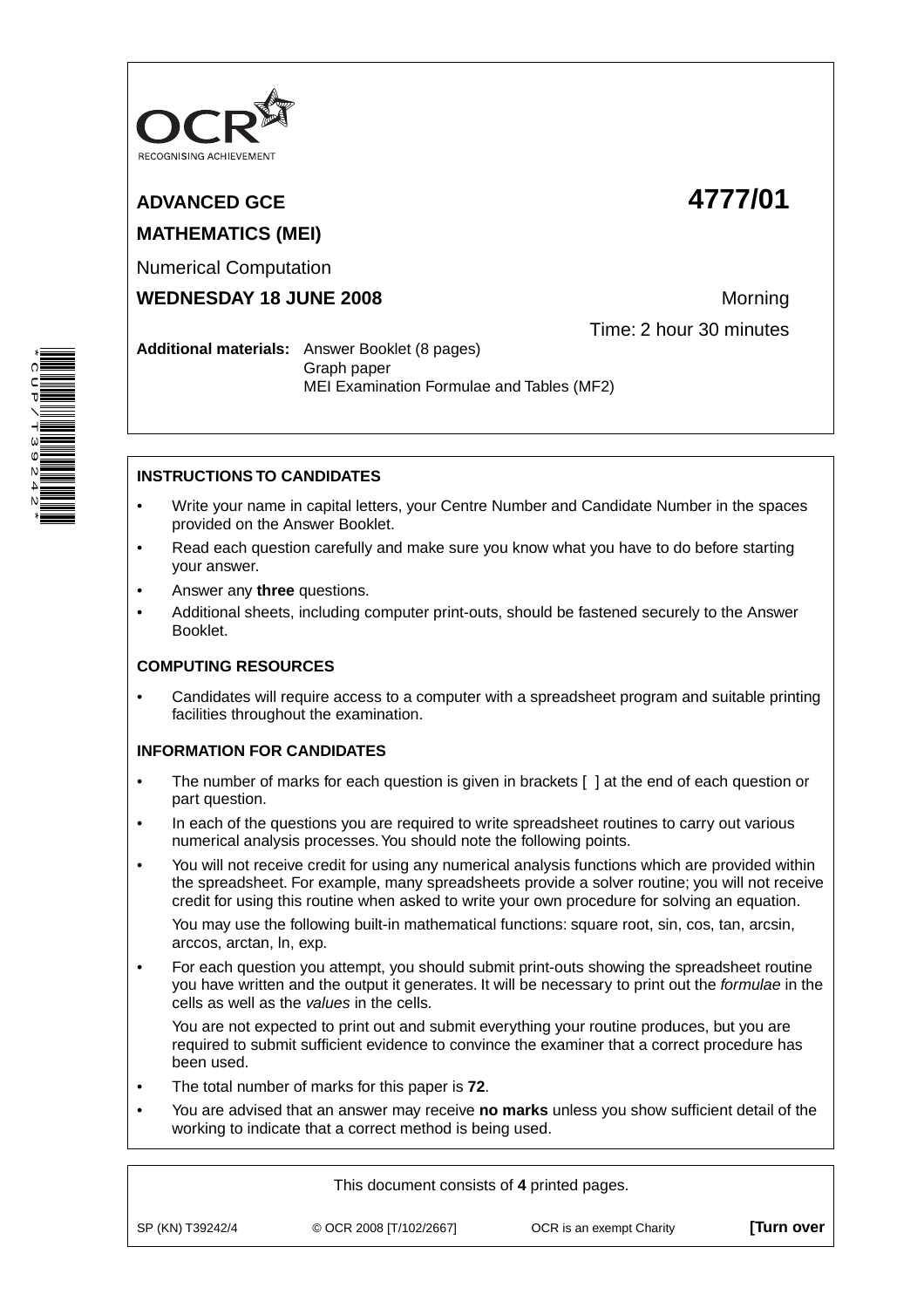- **1 (i)** Explain carefully what it means to say that an iteration has first order convergence.
- Show that, if *y*<sub>0</sub>, *y*<sub>1</sub>, *y*<sub>2</sub> are three terms in a first order iteration converging to α, then α may be estimated as  $\frac{y_1}{2y_1}$  $v^2 - v^2$

estimated as 
$$
\frac{y_1}{2y_1 - y_0 - y_2}
$$
. [6]

A curve has equation  $x^y + y^x = 2$ , where  $x > 0$  and  $y > 0$ . Note that the point (1, 1) lies on the curve and that the curve is symmetrical about the line  $y = x$ . You are given that, for any value of y, there is only one value of *x*.

(ii) Show that, for  $x = 1.1$ , the equation may be re-arranged as  $y = (2 - 1.1^y)^{\frac{1}{1.1}}$ . Set up a spreadsheet to perform the iteration based on this rearrangement. Starting with  $y_0 = 1$ , obtain  $y_1$  and  $y_2$ . Use the result in part **(i)** to obtain a more accurate value of *y* when  $x = 1.1$ .

Repeat this process beginning with the more accurate value of *y*. Comment on the likely accuracy of your new estimate. [6]

**(iii)** Repeat the process in part **(ii)** to obtain estimates of *y* for  $x = 1.2, 1.3, \ldots, 2.0$ . Comment on the likely accuracy of your result for  $x = 2$ .

Use the spreadsheet to obtain a sketch of the curve for  $0 < x \le 2$ ,  $0 < y \le 2$ . [12]

**2** The trapezium rule, using *n* strips of width *h*, is used to find an estimate  $T<sub>n</sub>$  of the integral

$$
I = \int_a^b f(x) \, dx,
$$

where  $b - a = nh$ . You may assume that the global error in  $T_n$  is of the form

$$
A_2 h^2 + A_4 h^4 + A_6 h^6 + \dots,
$$

where the coefficients  $A_2$ ,  $A_4$ ,  $A_6$ , ... are independent of *n* and *h*.

(i) Show that  $T_n^* = \frac{4T_{2n} - T_n}{3}$  is an estimate of *I* with global error of order  $h^4$ .

Write down an expression,  $T_n^{**}$ , in terms of  $T_{2n}^{*}$  and  $T_n^{*}$ , that represents an estimate of *I* with global error of order  $h^6$ .  $h^6$  and  $h^6$  and  $h^6$  and  $h^6$  and  $h^6$  and  $h^6$  and  $h^6$  and  $h^6$  and  $h^6$  and  $h^6$  and  $h^6$  and  $h^6$  and  $h^6$  and  $h^6$  and  $h^6$  and  $h^6$  and  $h^6$  and  $h^6$  and  $h^6$  and  $h$ 

 **(ii)** Use Romberg's method on a spreadsheet to find the value of

$$
I = \int_0^2 \frac{x^2}{1 + e^{-x}} dx
$$

**correct to 6 decimal places.** [9]

 **(iii)** Modify your spreadsheet to find the value of

$$
J = \int_0^k \frac{x^2}{1 + e^{-x}} dx
$$

 $\text{for } k = 0, 0.25, \ldots, 2.$  Hence obtain a sketch of *J* against *k*. [6]

**(iv)** Use your spreadsheet to determine, correct to 2 decimal places, the value of  $k$  for which  $J = 1$ . [3]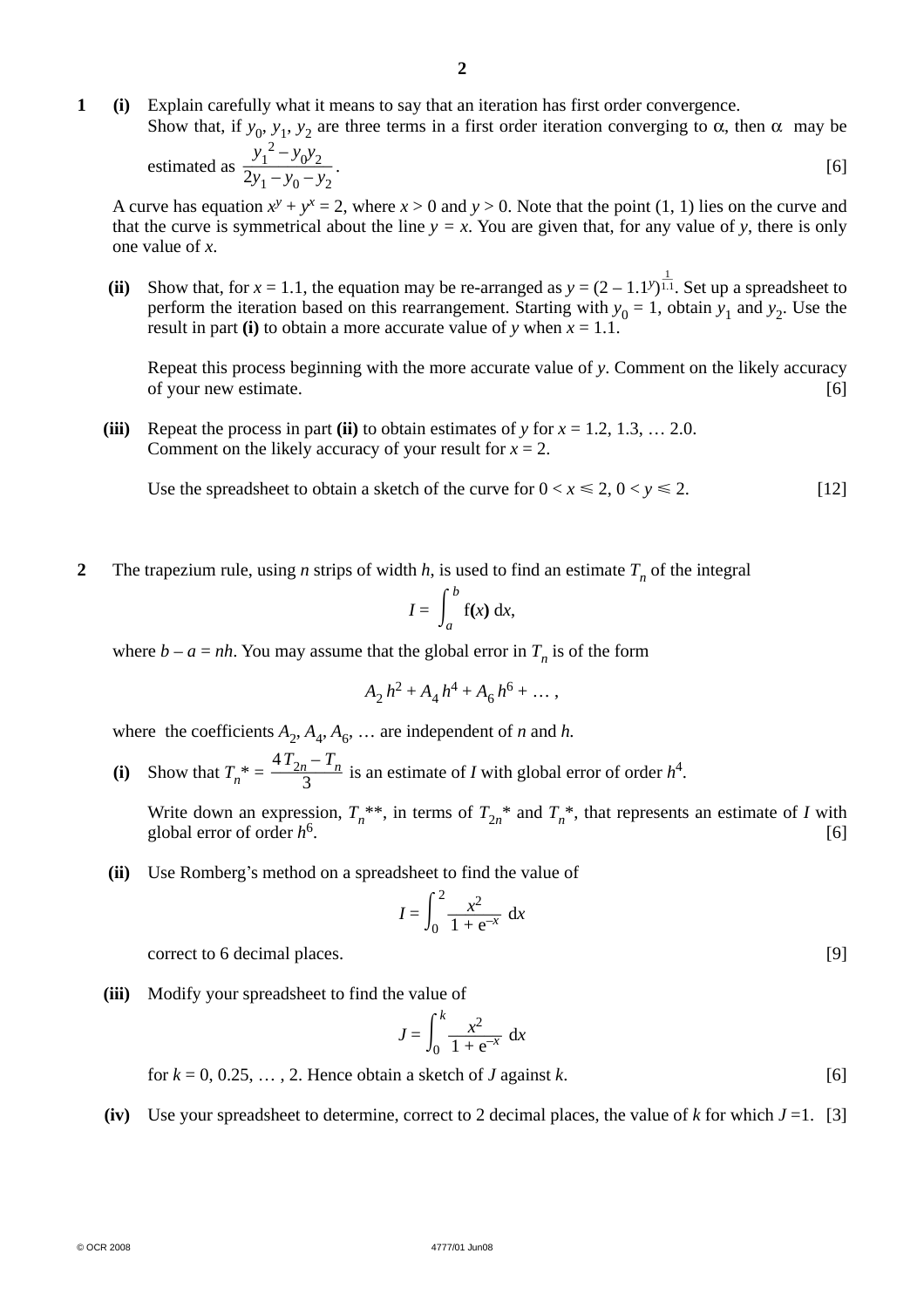**3** The differential equation

$$
\frac{dy}{dx} = 1 - \sqrt{x + y}, \text{ with } y = 0 \text{ when } x = 0,
$$

is to be solved numerically.

**(i)** Use the Runge-Kutta order 4 method with  $h = 0.2$  to obtain a sketch of the solution curve for  $0 < x < 3$ . Give a rough estimate of the coordinates of the turning point  $(p, q)$  on the solution curve. Also give a rough estimate of  $\alpha$ , the value of x for which the curve crosses the horizontal axis.

[11]

- **(ii)** By reducing *h* appropriately, obtain the values of *p*, *q* and  $\alpha$  correct to 2 decimal places. [5]
- **(iii)** The differential equation is now generalised to

$$
\frac{dy}{dx} = s - \sqrt{x + y}, \text{ with } y = 0 \text{ when } x = 0.
$$

**Modify your spreadsheet to find, correct to 2 decimal places, the value of** *s* **for which**  $\alpha =1$ **. [8]** 

**4** A curve of the form

$$
y = a + bx + cx^2 \qquad (1)
$$

is to be fitted, using least squares, to a set of data points  $(x_i, y_i)$ ,  $i = 1, 2, ..., n$ .

 **(i)** Show, using partial differentiation, that one of the normal equations is

$$
\Sigma y = na + b \Sigma x + c \Sigma x^2.
$$

Write down the other two normal equations. [5]

 **(ii)** Use a spreadsheet to obtain a scatter diagram for the following data.

| л. |      | 0.5 | 1.5                                     | 2.5 |  |
|----|------|-----|-----------------------------------------|-----|--|
|    | 1.02 |     | 2.08   2.73   3.14   2.87   2.22   1.43 |     |  |

What feature of the data suggests that a curve of the form (1) might be a suitable fit? [3]

- **(iii)** Use a spreadsheet to
	- (*A*) formulate the normal equations,
	- (*B*) solve for *a*, *b*, *c*, using Gaussian elimination,
	- (*C*) find, and comment on, the sum of the residuals,
	- (*D*) find the residual sum of squares. [16]